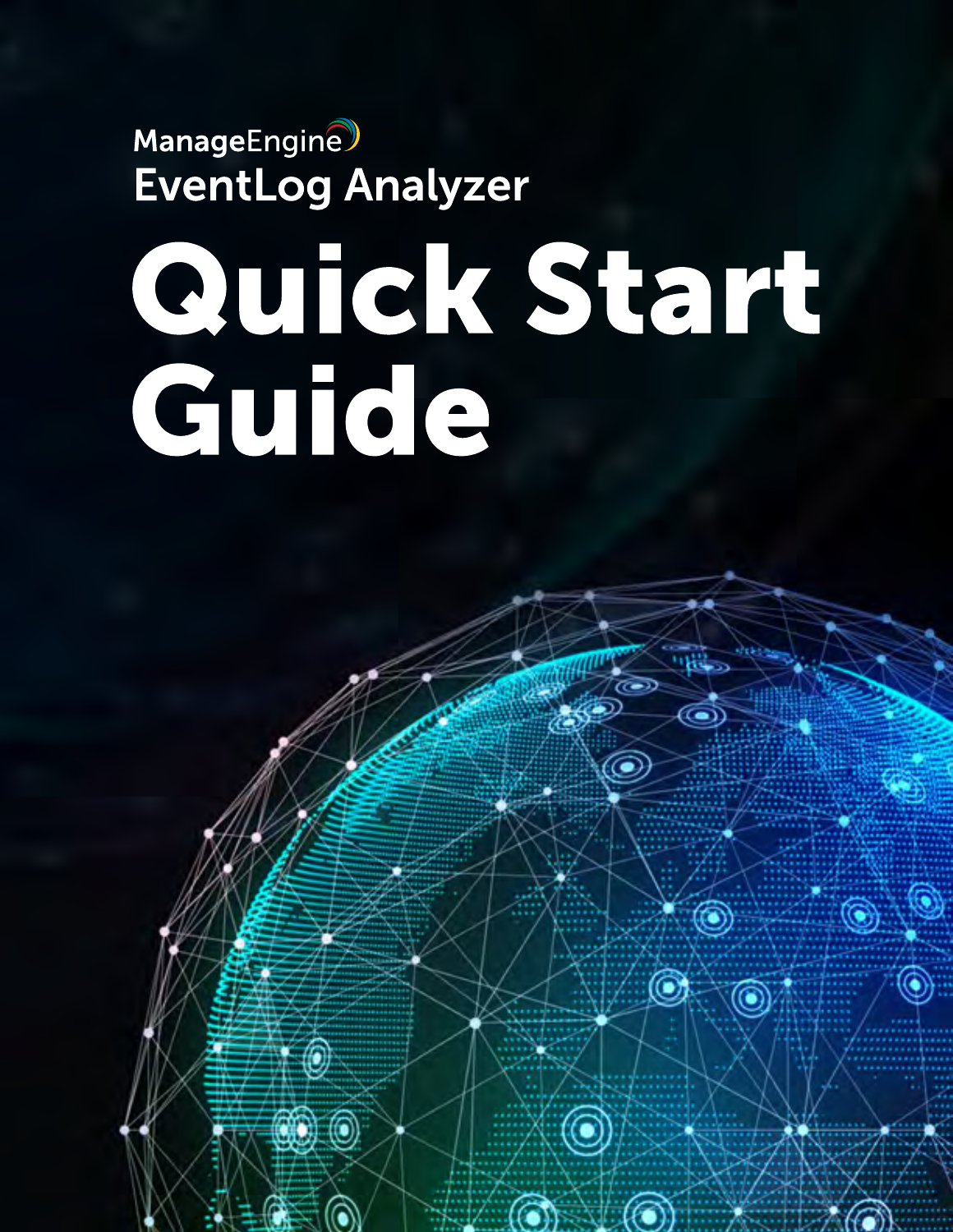# ManageEngine EventLog Analyzer Quick Start Guide

### **Contents**

| Installing and starting EventLog Analyzer |   |
|-------------------------------------------|---|
|                                           |   |
|                                           |   |
|                                           |   |
|                                           |   |
|                                           |   |
|                                           |   |
|                                           |   |
|                                           |   |
|                                           |   |
|                                           |   |
|                                           | 8 |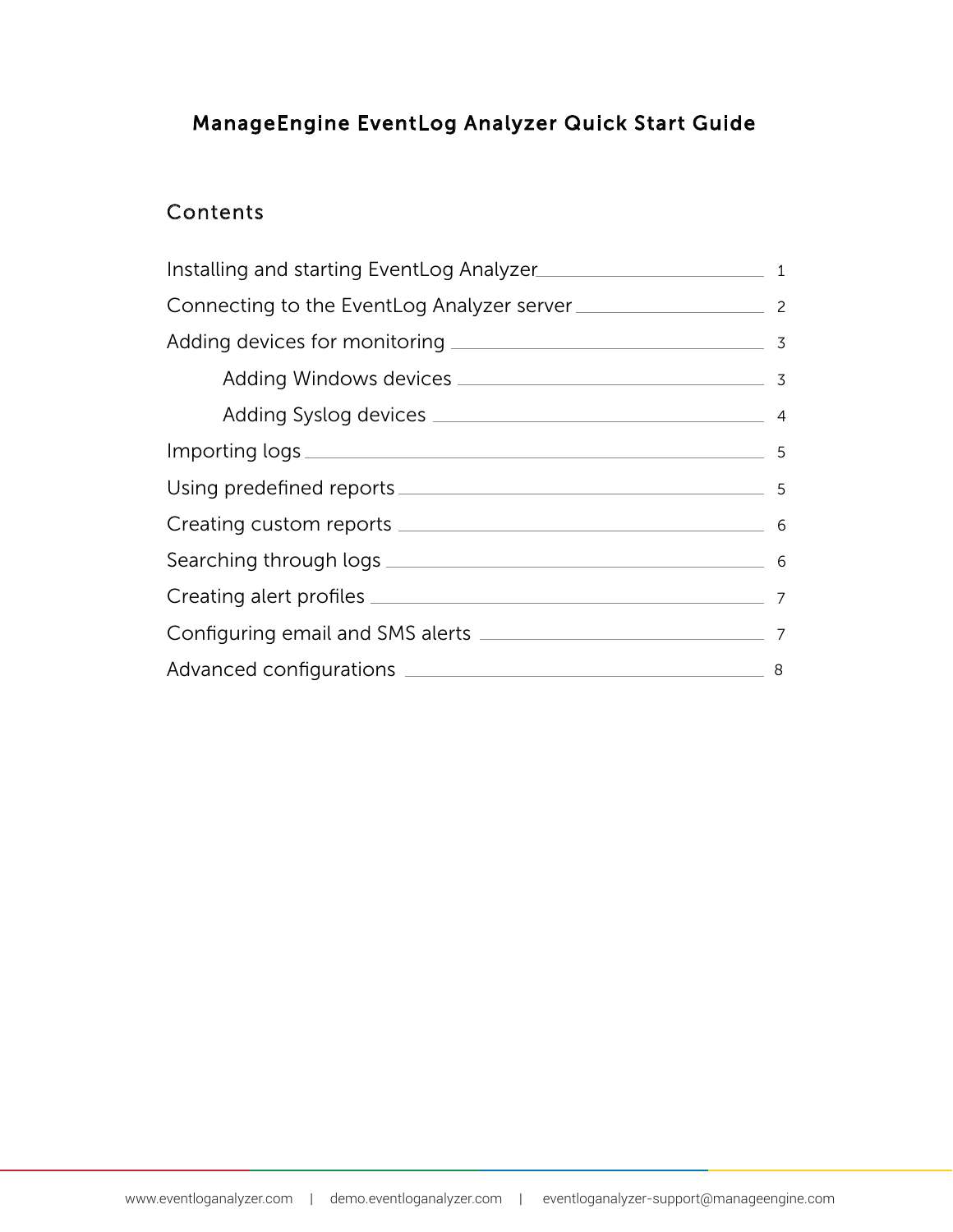# <span id="page-2-0"></span>Installing and starting EventLog Analyzer

Download the EXE file from the [download](https://www.manageengine.com/products/eventlog/download.html) page. Before starting the installation, check the [system requirements.](https://www.manageengine.com/products/eventlog/system_requirement.html)

To install EventLog Analyzer on a Windows OS, execute:

- ManageEngine\_EventLogAnalyzer.exe for the 32-bit version
- ManageEngine\_EventLogAnalyzer\_64bit.exe for the 64-bit version

To install EventLog Analyzer on a Linux OS, execute:

- ManageEngine\_EventLogAnalyzer.bin for the 32-bit version
- ManageEngine\_EventLogAnalyzer\_64bit.bin for the 64-bit version

#### Note:

Before installing EventLog Analyzer on a Linux OS,

- Execute the following commands in the Unix Terminal or Shell, chmod +x ManageEngine\_EventLogAnalyzer.bin
- Now, run ManageEngine\_EventLogAnalyzer.bin by double clicking or running ./ManageEngine\_EventLogAnalyzer.bin in the Terminal or Shell. Upon starting the installation, you will be taken through the following steps:
- Select the Agree to the terms and conditions of the license agreement once you read them thoroughly.
- Select the folder in which the product should be installed. The default installation location is C:\ManageEngine\EventLog Analyzer. The location can be changed with the Browse option.
- Enter the web server port. The default port number is 8400. Ensure that the default or the selected port is not being used.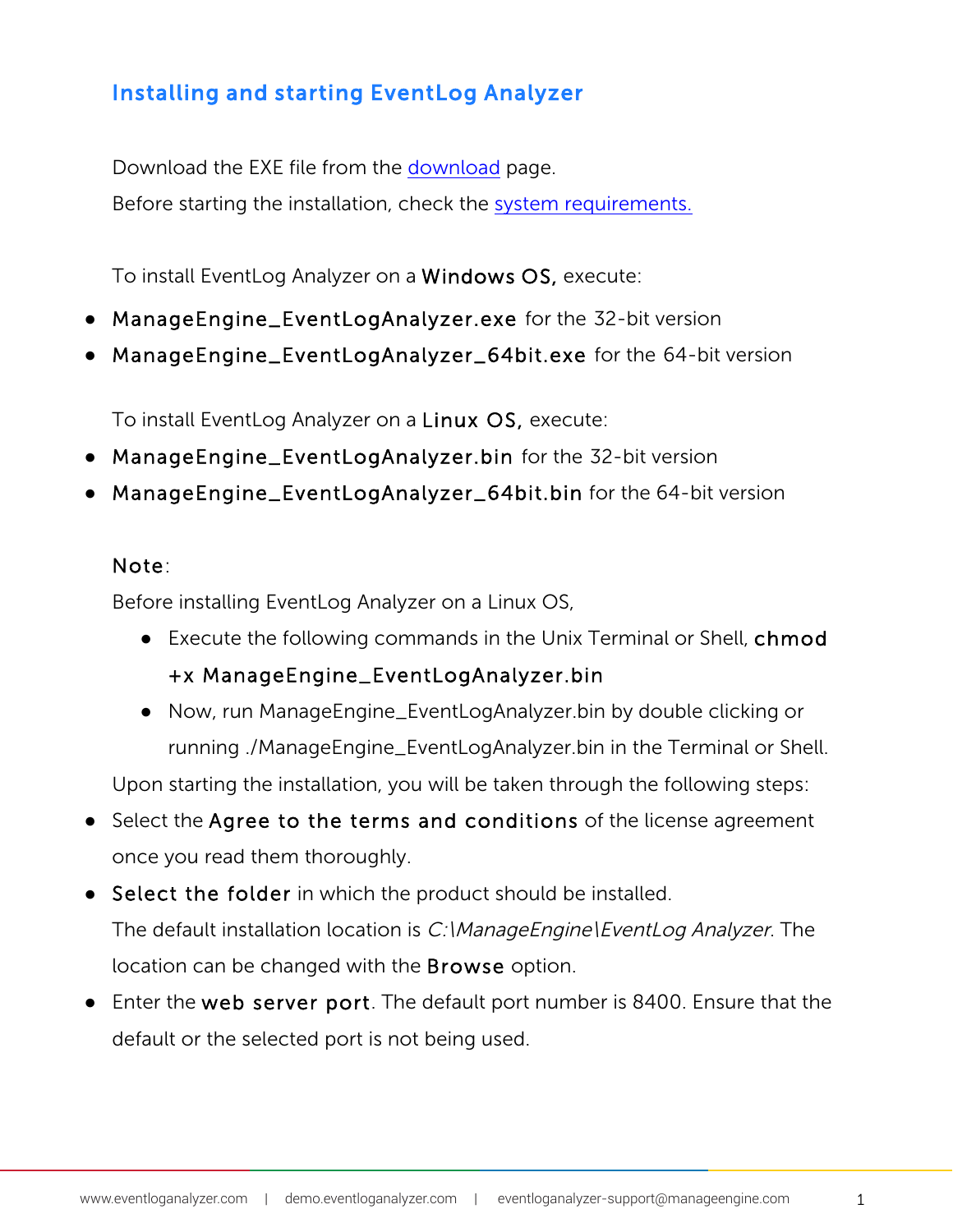- <span id="page-3-0"></span>Select the Install EventLog Analyzer as service option to install the product as a Windows or Linux service. By default this option is selected. Unselect this option to install as an application. Alternatively, you can also install as an application and later change it to a service. We recommend that you install it as service.
- Enter the folder name in which the product will be shown. The default name is ManageEngine EventLog Analyzer.
- Enter your personal details to get technical assistance.

After the installation is complete, the wizard displays the ReadMe file and starts the EventLog Analyzer server.

Before you run the product, check if the [prerequisites](http://help.eventloganalyzer.com/eventlog-prerequisites) are met.

# Connecting to the EventLog Analyzer server

Once the server has successfully started, follow the steps below to access EventLog Analyzer.

- Open a supported web browser. Type the URL as http://<devicename>:8400 (where <devicename> is the name of the machine running EventLog Analyzer and 8400 is the default web server port)
- Log in to EventLog Analyzer using the default username/password combination of admin/admin and select one of the three options in Log on to (Local Authentication,Radius Authentication, or Domain Name).
- Click the Login button.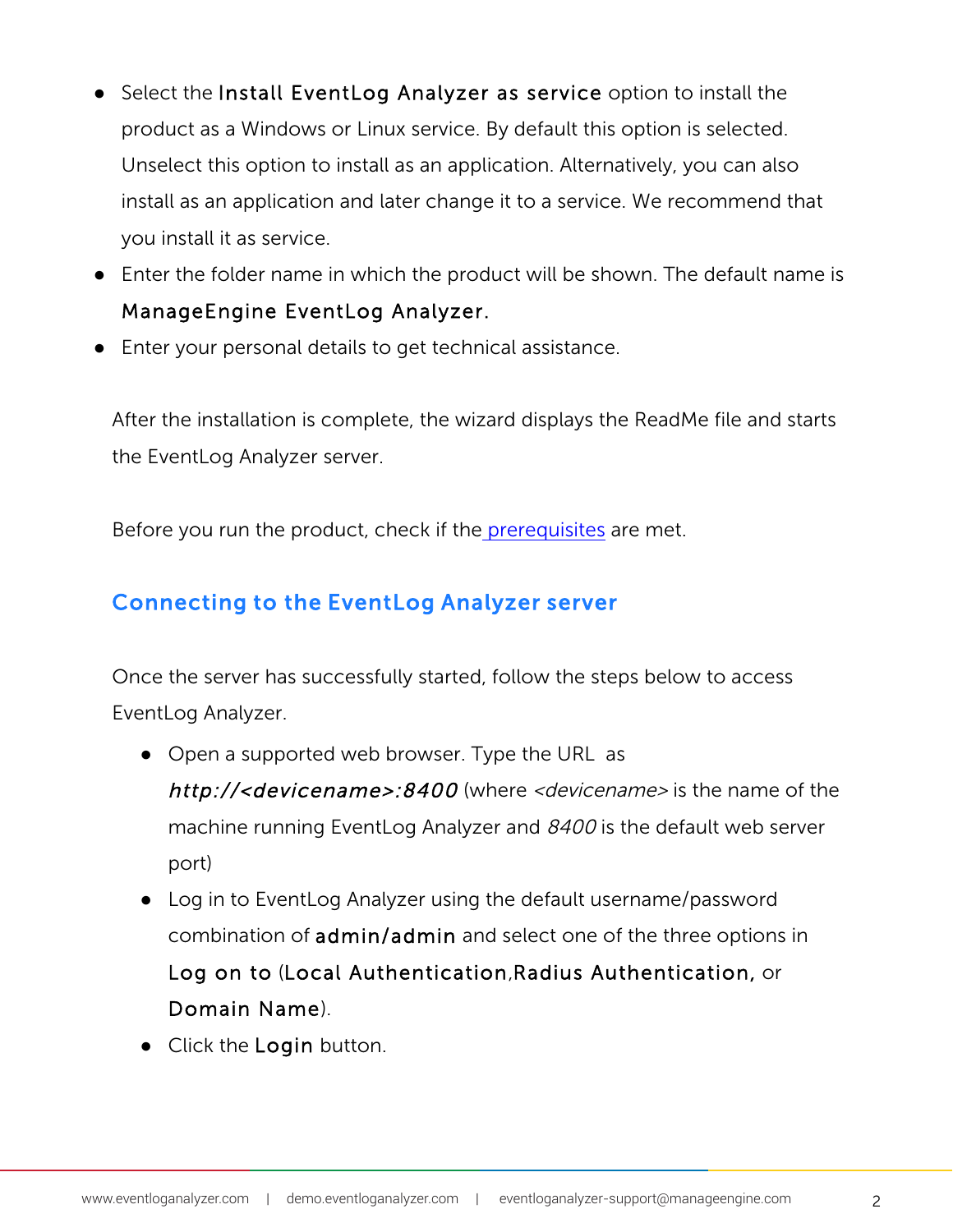# <span id="page-4-0"></span>Adding devices for monitoring

#### Adding Windows devices

In all Windows devices, ensure that WMI, DCOM are enabled, and logging is enabled for the respective modules/objects. To [forward the Windows event](https://www.youtube.com/watch?time_continue=5&v=an3PmAavILg)  [logs in syslog format, use a third party utility like SNARE.](https://www.youtube.com/watch?time_continue=5&v=an3PmAavILg) 

#### (a) Adding Windows devices from a domain

- 1. Select the domain from the drop-down menu in the Settings tab. The Windows devices in the selected domain will be automatically discovered and listed.
- 2. Select the necessary **device(s)** by clicking on the respective checkbox(es). You can locate any device using the built-in search option or the OU filter.
- 3. Click on the Add button.

#### (b) Adding Windows devices from a workgroup

You can add a device from a workgroup by clicking on the Add workgroup device link. This will list out the devices from your workgroups.

- 1. Choose the workgroup from the Select Workgroup drop-down menu in the Settings tab.
- 2. Select the required device(s) by clicking on the respective checkbox(es).
- 3. Click on the Add button.

Note: You have the option to update, reload, and delete a workgroup by clicking on the respective icons next to the Select Domain drop-down menu.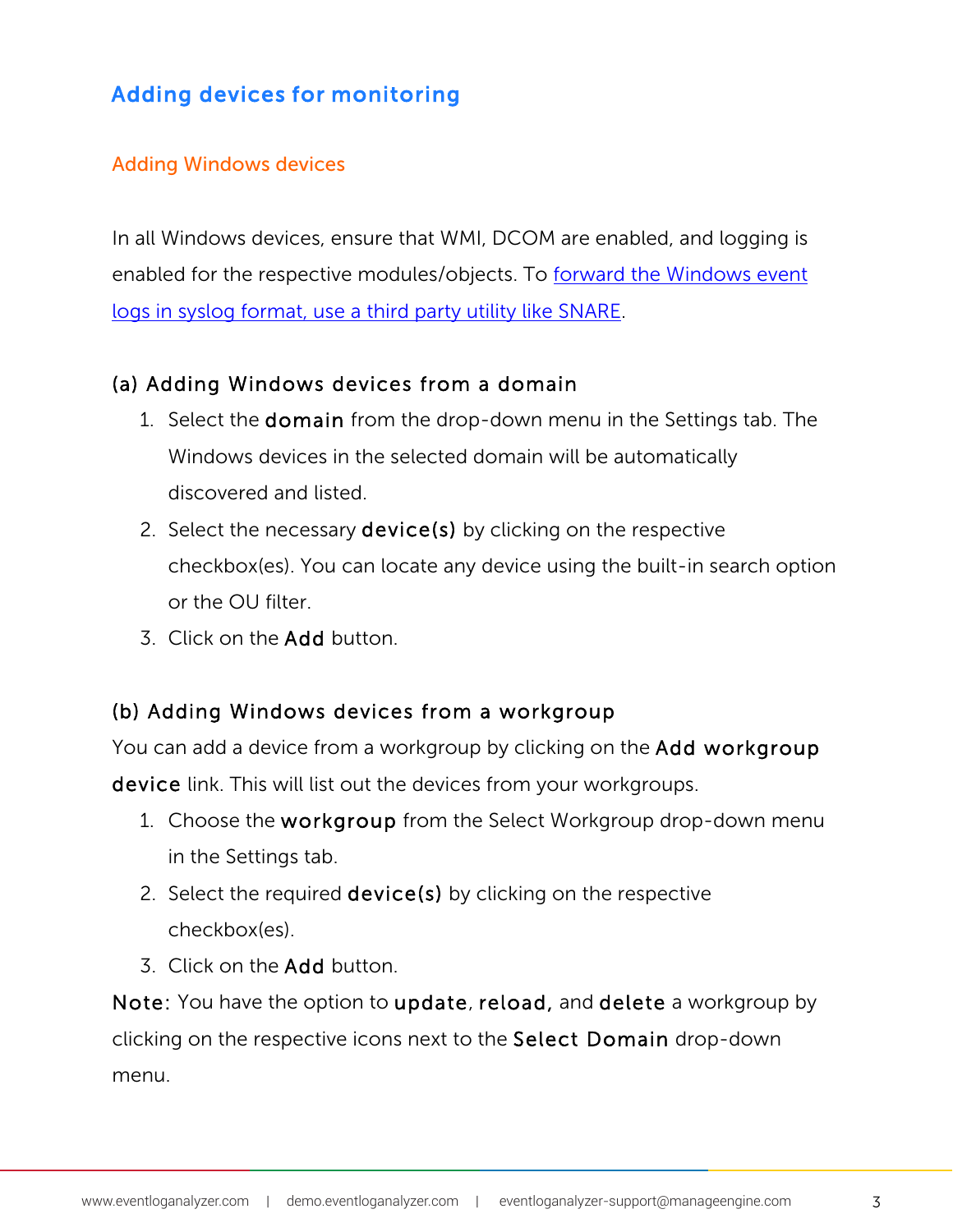# <span id="page-5-0"></span>(c) Adding Windows devices manually

Optionally, you can also manually add the device as shown below by clicking on the Configure Manually link.

- 1. Enter the Device name or IP address.
- 2. Enter the Username and Password with administrator credentials, and click on the Verify login link.
- 3. Click on the Add button.

Note: If EventLog Analyzer has been installed on a UNIX machine, it cannot collect event logs from Windows devices. However, third party applications can be used to convert the Windows event logs to syslogs and forward them to EventLog Analyzer.

#### Adding Syslog devices

In the Device Management page, navigate to the Syslog Devices tab and click on the +Add Device(s) button. Enter the device name or IP address in the Device(s) field and click on the Add button.

Follow the steps below to automatically discover and add the Syslog devices in your network:

1. Click on the Discover & Add link in the Add Syslog Devices window. You can discover the Syslog devices in your network based on the IP range (Start IP to End IP) or CIDR.

2. Enter the Start IP and End IP or the CIDR range in order to discover the Syslog devices.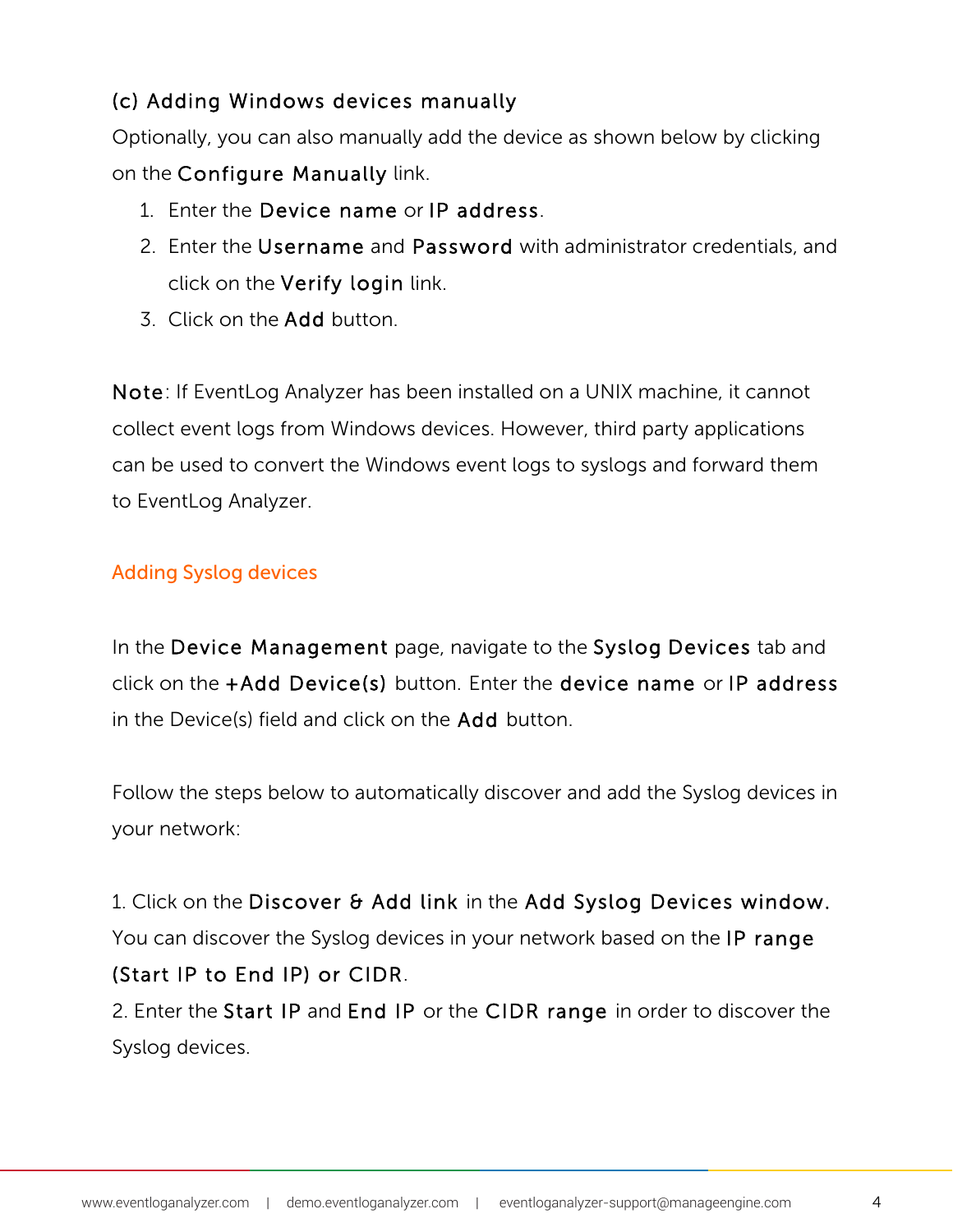<span id="page-6-0"></span>3. Choose the SNMP credentials to automatically discover the Syslog devices in your network. By default, the public SNMP credentials can be used to scan the Syslog devices in your network.

Alternatively, you can add a SNMP credential by clicking on the +Add Credential button. Once you pick the SNMP credential, click on the Scan button to automatically discover the Syslog devices in the specified IP or CIDR range.

4. Select the device(s) by clicking on the respective checkbox(es). You can easily search for a device using the search box or by filtering based on the Device type and vendor.

5. Click on the Add Device(s) button to add the devices for monitoring.

To add other devices such as print servers, terminal servers, Oracle devices, VMware devices and more, refer th[e Add Devices](http://help.eventloganalyzer.com/adding-host-2) page.

# Importing logs

EventLog Analyzer gives you the option to import any flat log files and provides predefined reports for Windows (EVTX format), syslog devices, applications, and archived files. To learn how to import logs, refer the [Import](http://help.eventloganalyzer.com/analyzing-application-logs)  [log file](http://help.eventloganalyzer.com/analyzing-application-logs) section.

#### Using predefined reports

EventLog Analyzer offers canned reports to help analyze network security and audit the activity of internal users. The reports provide information on approximately 750 log sources including:

● Network devices such as firewalls, routers, switches, IDS/IPS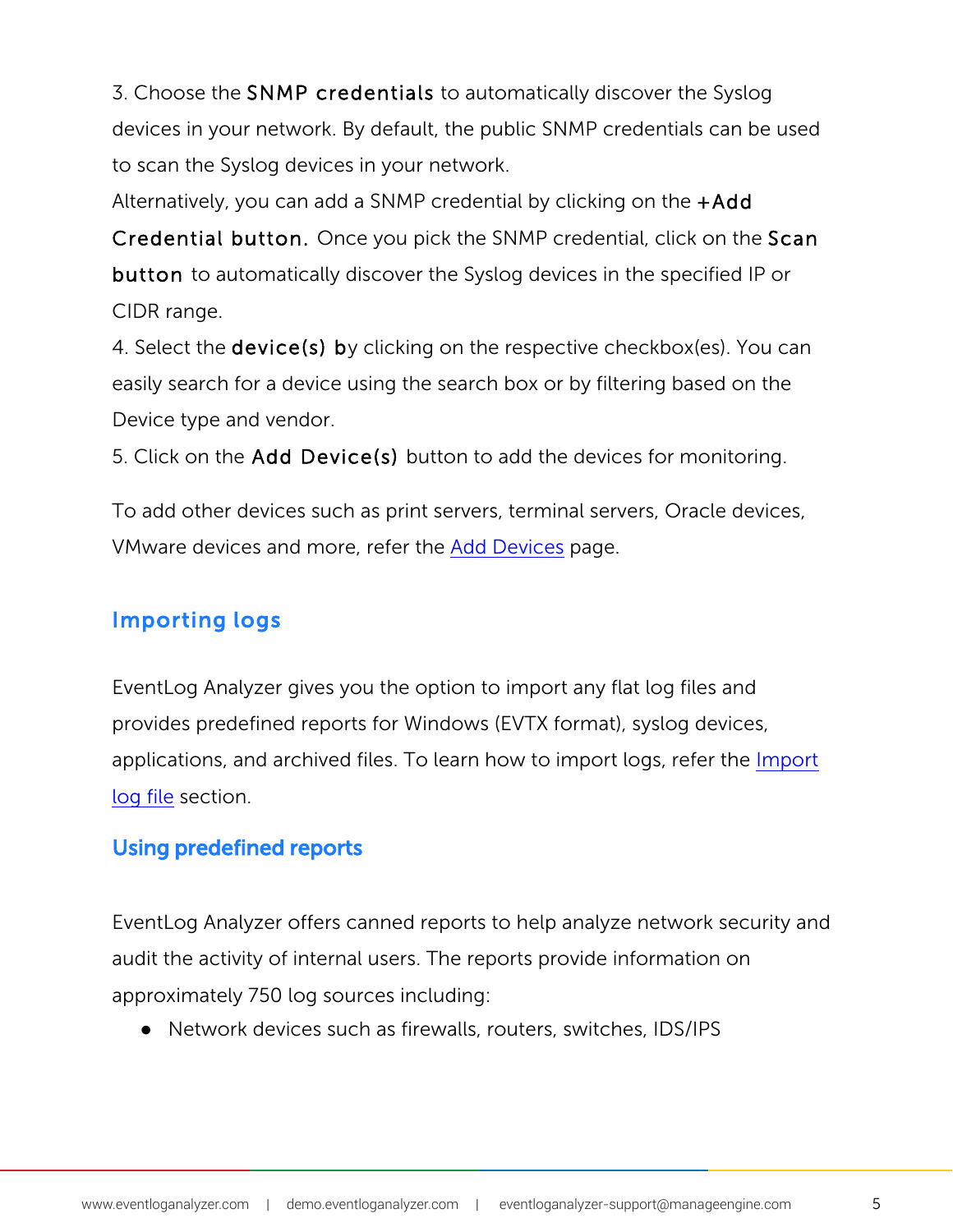- <span id="page-7-0"></span>● Applications including Oracle and MS SQL Server databases
- Web servers
- Windows and Linux/Unix machines
- IBM AS400 systems

The report groups are Windows, Applications, Network Devices, Vulnerability, vCenter, My reports, Favourites and User based reports.

#### Creating custom reports

The custom reports created by you are listed in the My Reports section. New reports can be added, existing reports can be scheduled, edited or deleted. Refer the Create [Custom Reports](http://help.eventloganalyzer.com/create-custom-reports) section to learn how to create a custom report.

#### Searching through logs

EventLog Analyzer's log search functionality is very easy and allows you to search for any information. By default, the entered search term is looked-up in the log message. The search results can be saved in the PDF and CSV formats.

To know more about the search feature, refer the [How to Search](http://help.eventloganalyzer.com/how-to-search) section, which explains how a search can be performed, and the [How to Extract](http://help.eventloganalyzer.com/extract-new-fields)  [Additional Fields](http://help.eventloganalyzer.com/extract-new-fields) section, to learn how to extract fields from raw logs.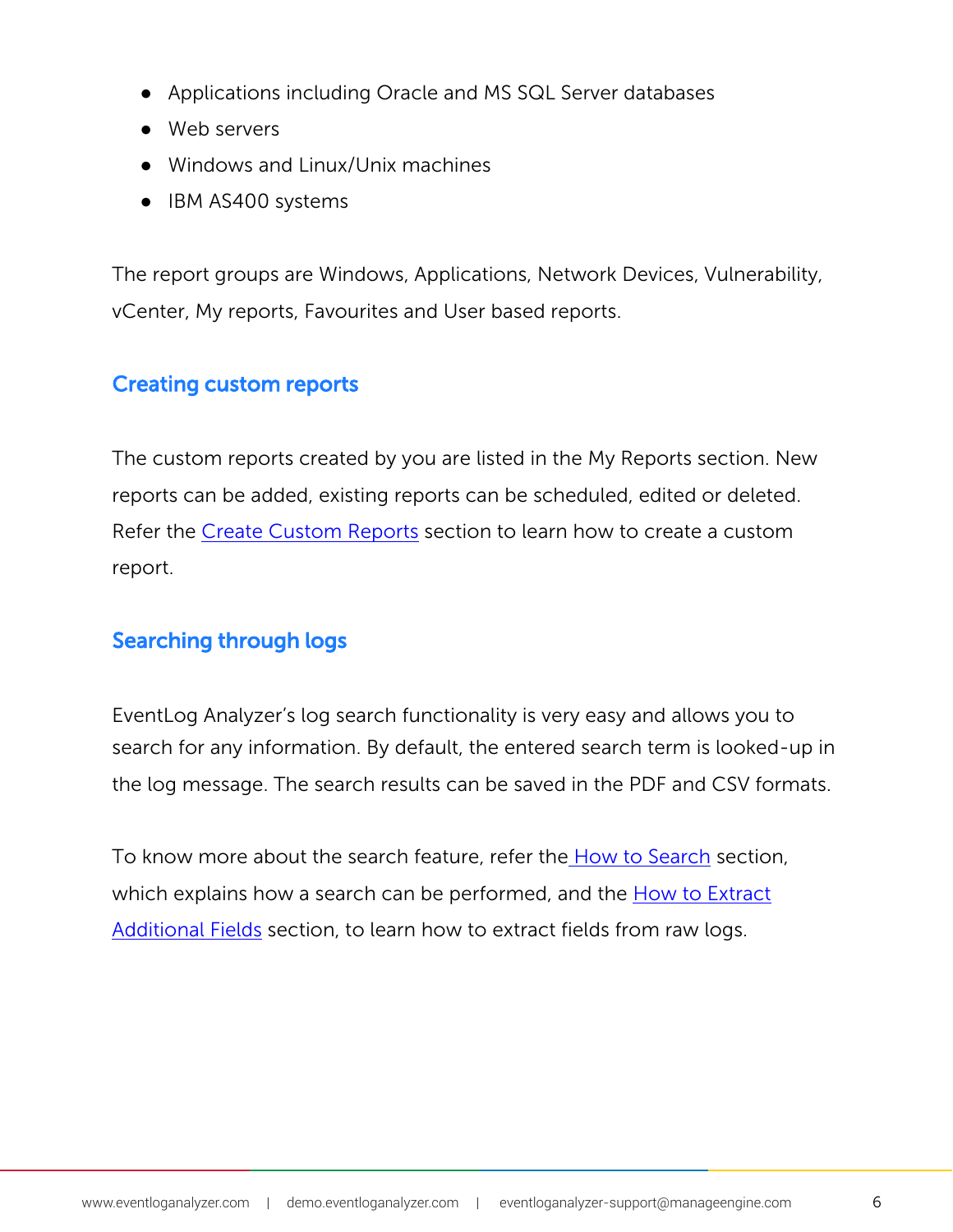#### <span id="page-8-0"></span>Creating alert profiles

EventLog Analyzer can be configured to generate an alert when a specific security event occurs. You can:

- Choose from over 500 predefined alert criteria or define custom alerts.
- Get real-time notifications through email or SMS when any event of interest occurs.
- Assign a program to be run upon alert generation.
- Configure which device or device groups are to be monitored for the events.
- Specify how many times, and within how many minutes, an event should occur for the alert to be triggered.
- Be alerted for any compliance policy specific events.
- Receive alerts for correlations, such as the occurence of two or more events calls for further investigation.

Refer th[e Create Alert Profiles](http://help.eventloganalyzer.com/create-alert-profile) section to learn how to set up an alert.

#### Configuring email and SMS alerts

EventLog Analyzer can notify you instantly when a critical security incident occurs in your network.

- To receive email alerts and scheduled reports, you need to configure the mail server in EventLog Analyzer.
- To receive alerts on your mobile phone you need to configure the SMS Settings.

Refer the [help document](http://help.eventloganalyzer.com/configure-email-sms) for the configuration steps.